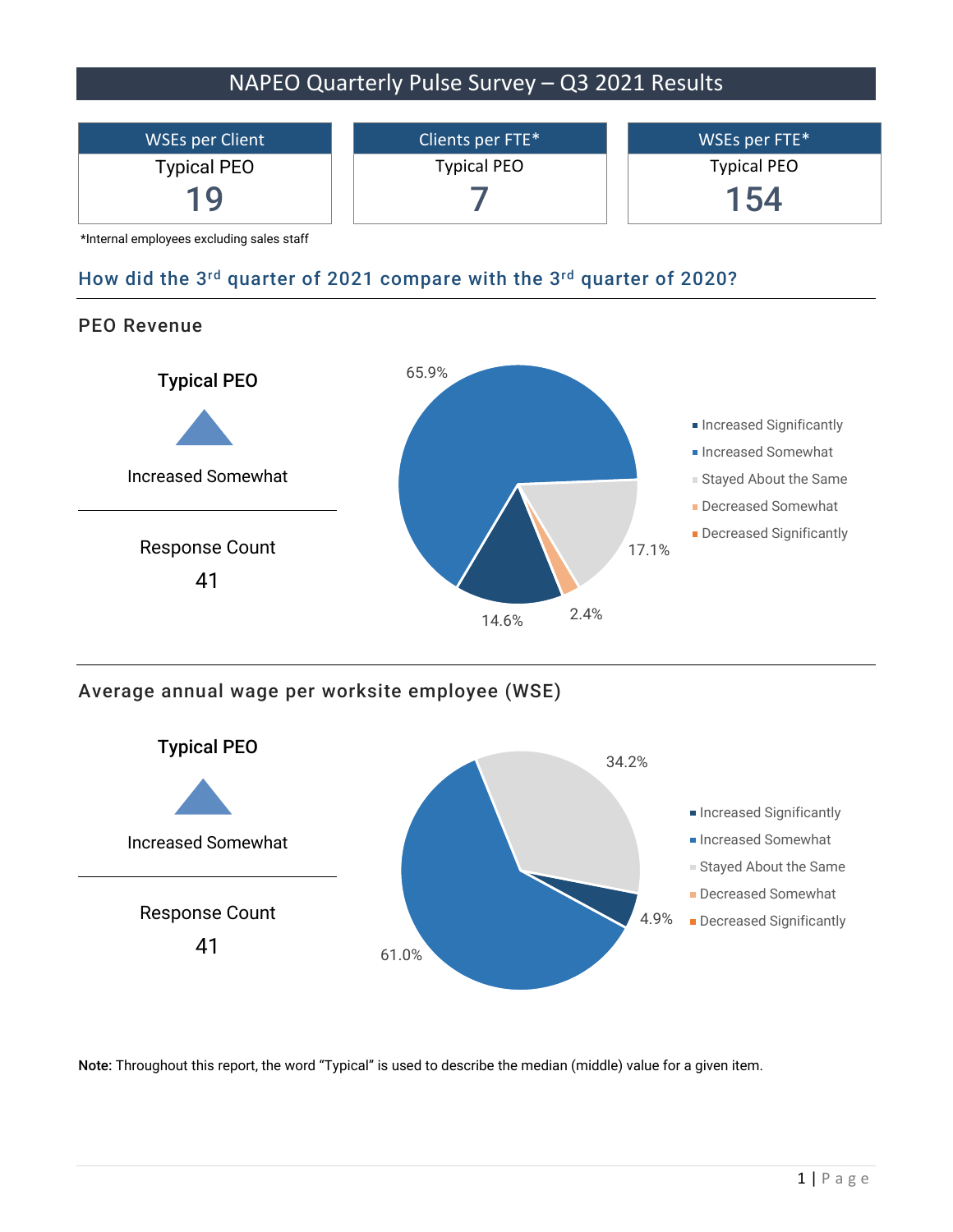## Average number of worksite employees (WSEs) per client company

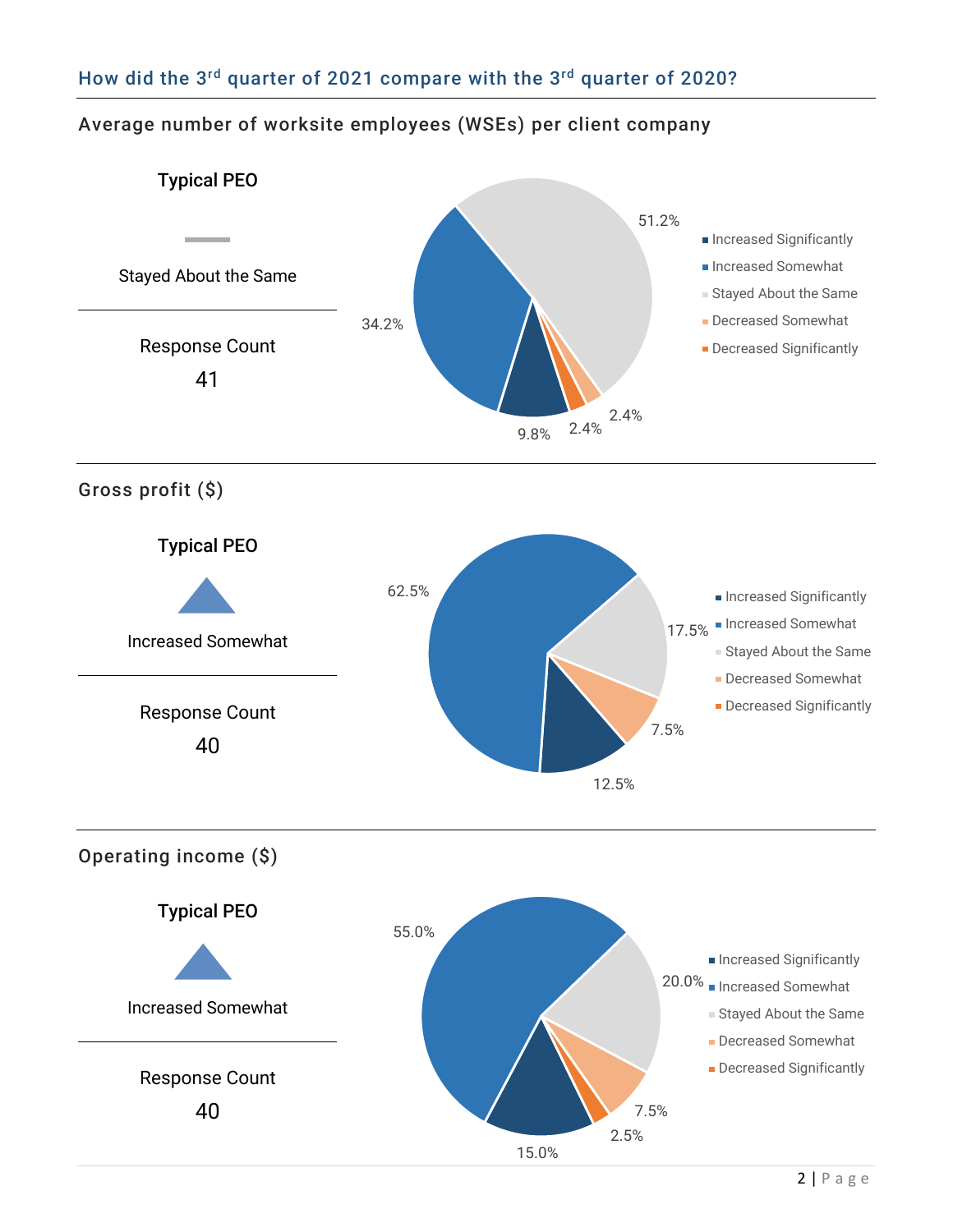

## Number of internal employees (including salespeople)